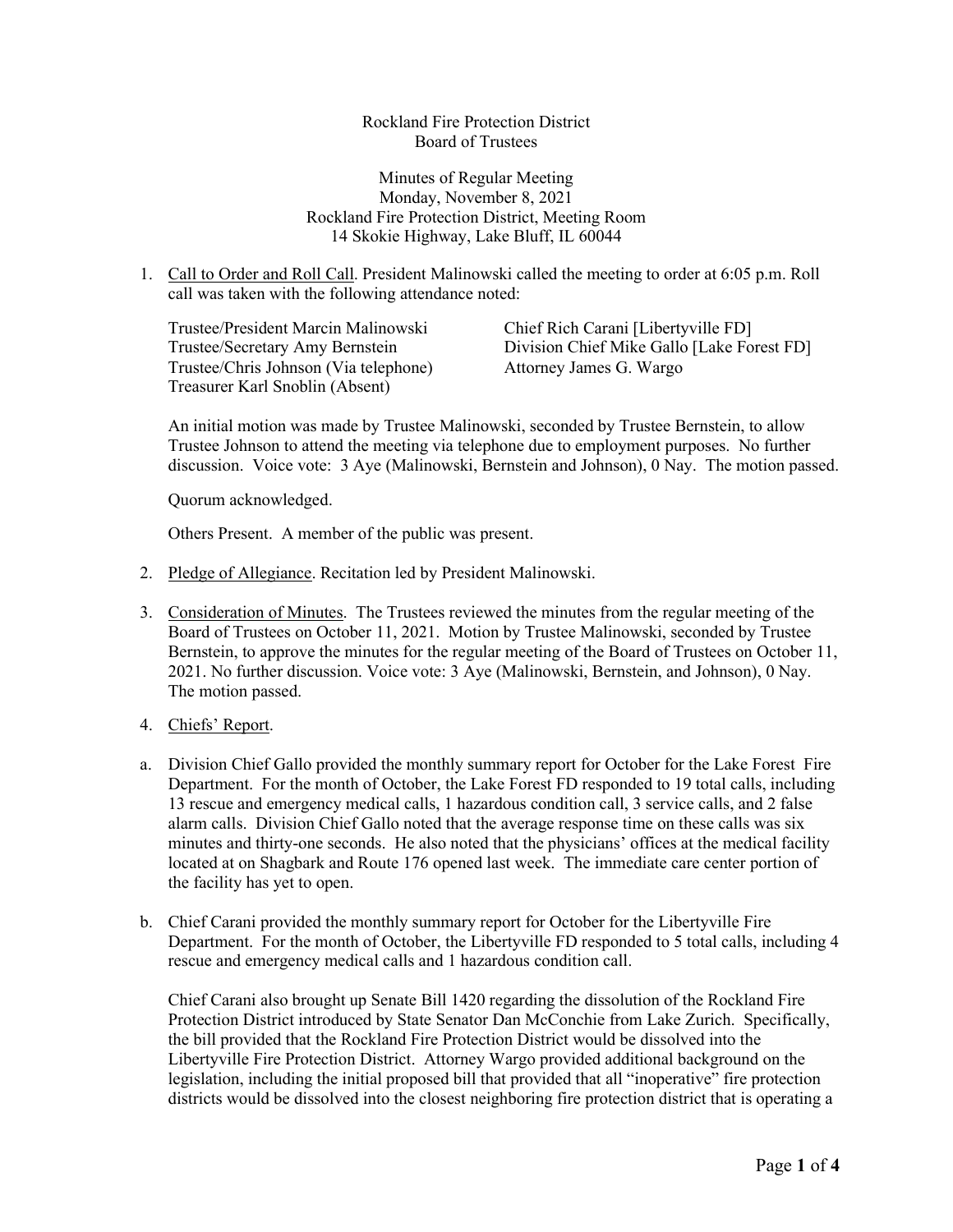fire department. He further advised that the legislation was approved by the Illinois Senate but never made it to the House side. As such, the bill is dead at this time but it could be introduced again during the January 2022 session of the General Assembly. The Board was also advised that according to certain sources, members of the Illinois Senate were told that the Rockland Fire Protection District and the Libertyville Fire Protection District supported the bill, which is why it passed with such a high number of votes. Attorney Wargo was also informed by the attorney for the Libertyville Fire Protection District that they were not aware of the legislation prior to the vote and are opposed to it.

Chief Carani further advised that he sent out a letter to the Lake County Fire Chief regarding the legislation to clarify that the legislation did not originate from the Village of Libertyville, the Libertyville Fire Protection District or the Rockland Fire Protection District.

Trustee Johnson also thanked Chief Carani for meeting with him and Treasurer Snoblin last week to discuss the fire and emergency response services being provided to the District under the IGA.

- 5. Public Comment. No public comment.
- 6. Attorney's Report. Attorney Wargo advised the Board that he along with Trustee Malinowski and Treasurer Snoblin attended a hearing via Zoom before the Lake County Board of Review regarding the tax exempt status of the Fire Station. At that hearing, the Board of Review voted to terminate the tax exempt status of the property based on their claim that there has been a change in use of the property. As a result of this ruling, Attorney Wargo advised that he is in the process of preparing a new application for tax exempt status of the property to be filed with the Board of Review.

Attorney Wargo also advised the Board that he reached out to the City Attorney for Lake Forest regarding the Board's proposal to maintain a 2% floor on rate increases under the service IGA with Libertyville and Lake Forest. The City Attorney's responded that the City was not interested in amending the IGA at this time. A brief discussion occurred regarding the proposal.

Attorney Wargo also advised that he has a bill in the amount of \$504 from the Tribune Company for the publication of the District's budget and appropriations ordinance that needs to be paid. A brief discussion occurred regarding the payment of publication invoices.

7. Treasurer's Report, October 31, 2021. Trustee Malinowski presented the District's balance sheet as of October 31, 2021, which read as follows:

| LF Bank and $Trust - Checking$ | \$551,312.41 |
|--------------------------------|--------------|
| LF Bank and Trust – Reserve    | \$311,202.46 |
| Petty Cash                     | 112.49       |
| TOTAL                          | \$862,627.36 |

Trustee Malinowski advised that the District is six (6) months or half way through the fiscal year. The District has received 94.8% of its anticipated revenues for the fiscal year. The District has also paid 75% of the service IGA. All other line items are at or under budget.

At 6:34 p.m., Trustee Johnson left the meeting.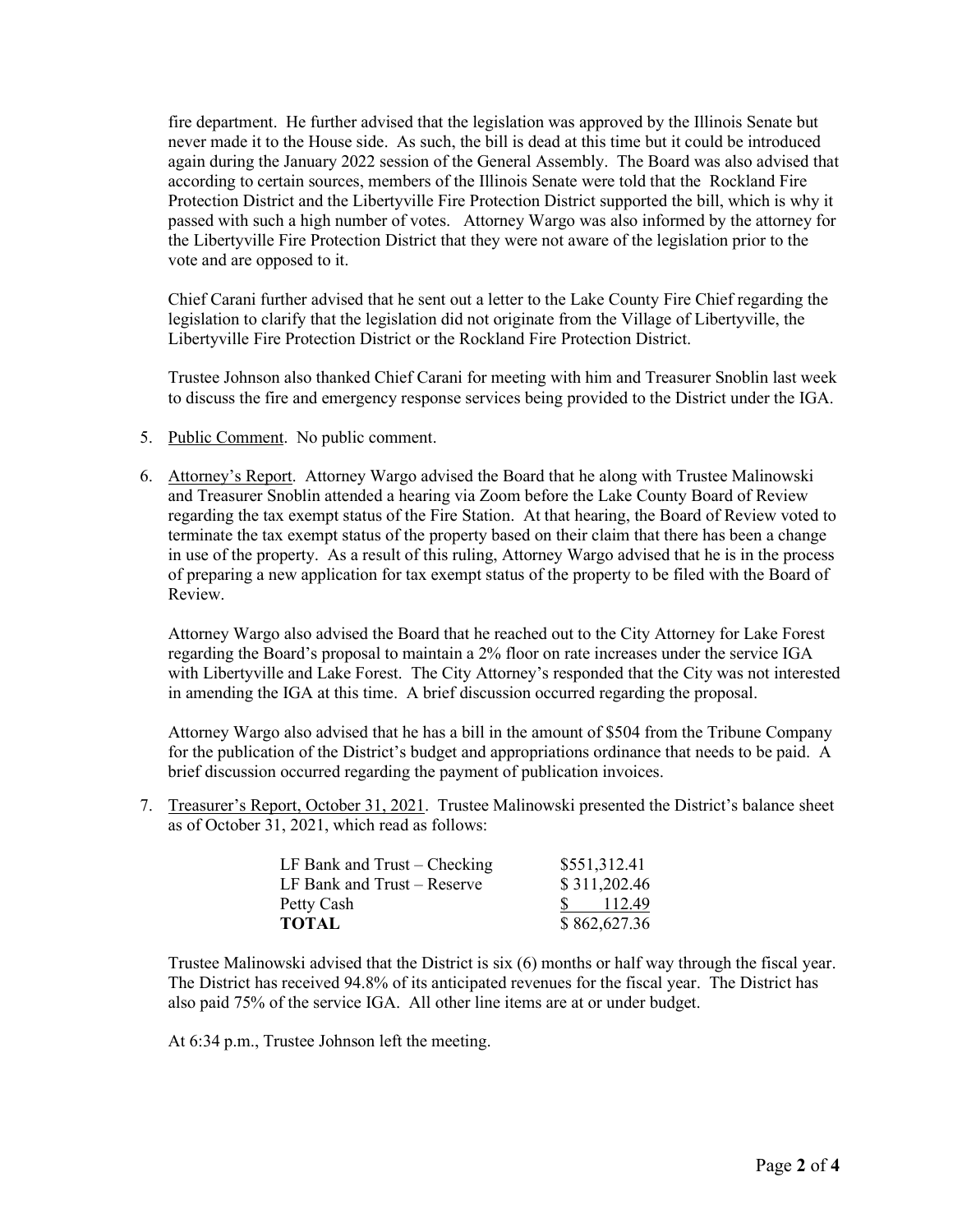No further discussion. Motion by Trustee Bernstein, seconded by Trustee Malinowski, to approve the Treasurer's Report as presented. Roll call vote: 2 Aye (Malinowski, Bernstein), 0 Nay, 1 absent (Johnson). The motion passed.

8. Review of Outstanding Invoices. The Board reviewed the list of outstanding invoices in the total amount of \$135,015.22.

Motion by Trustee Bernstein, seconded by Trustee Malinowski, to approve payment of the invoices as presented in the amount of \$135,015.22. No further discussion. Roll call vote: 2 Aye (Malinowski, Bernstein), 0 Nay, 1 Absent (Johnson). The motion passed.

Motion by Trustee Malinowski, seconded by Trustee Bernstein, to approve payment of the invoice in the amount of \$504 from the Tribune Company for publication of the 2021-2022 budget and appropriations ordinance. Roll call vote: 2 Aye (Malinowski, Bernstein), 0 Nay, 1 Absent (Johnson). The motion passed.

At 6:37 p.m., Trustee Johnson returned to the meeting.

9. Resolution 2021-01 Making the 2021 Truth in Taxation Determination. Attorney introduced the resolution and explained the truth in taxation process. Specifically, each public body is required to make an initial determination on the amount of its property tax levy for the year. If the anticipated lax levy amount for the year will be more than 105% of the final aggregate extension amount for the prior year, the public body is required to hold a truth in taxation hearing prior to the adoption of the annual tax levy ordinance. If the levy amount will not be more than 105% of the prior year's final aggregate extension, no public hearing is required prior to the adoption of the current year's tax levy ordinance.

As set forth in the resolution, the District's proposed levy amount for the 2021 tax levy is \$721,246.11, which is an amount that is not more than 105% of the amount extended on behalf of the District for the year 2020. As such, no public hearing will be required by the District prior to the adoption of the 2021 tax levy.

Motion by Trustee Malinowski, seconded by Trustee Bernstein, to approve Resolution 2021-01 of the Rockland Fire Protection District, Lake County, Illinois, Making the Truth in Taxation Finding Pursuant to 35 ILCS 200/18-55 for the 2021 Levy . No further discussion. Roll Call Vote: 3 Aye (Malinowski, Bernstein, and Johnson), 0 Nay. The motion passed.

- 10. Discussion/Action on the Intergovernmental Agreement for Facilities Sharing with Northern Illinois Police Alarm System (NIPAS). Attorney Wargo advised that he had a discussion with Ben Schuster, the attorney for NIPAS. Attorney Schuster indicated that NIPAS has some concerns regarding the proposed insurance provisions in the agreement. Attorney Wargo advised Attorney Schuster to amend the insurance provisions as necessary for further consideration.
- 11. Discussion over the IGA pricing formula. This item was discussed earlier in the meeting.
- 12. Performance Analysis update. Trustee Johnson advised the a business partners agreement is needed for the Glenview dispatch center to release its dispatch data. He is waiting on that agreement.